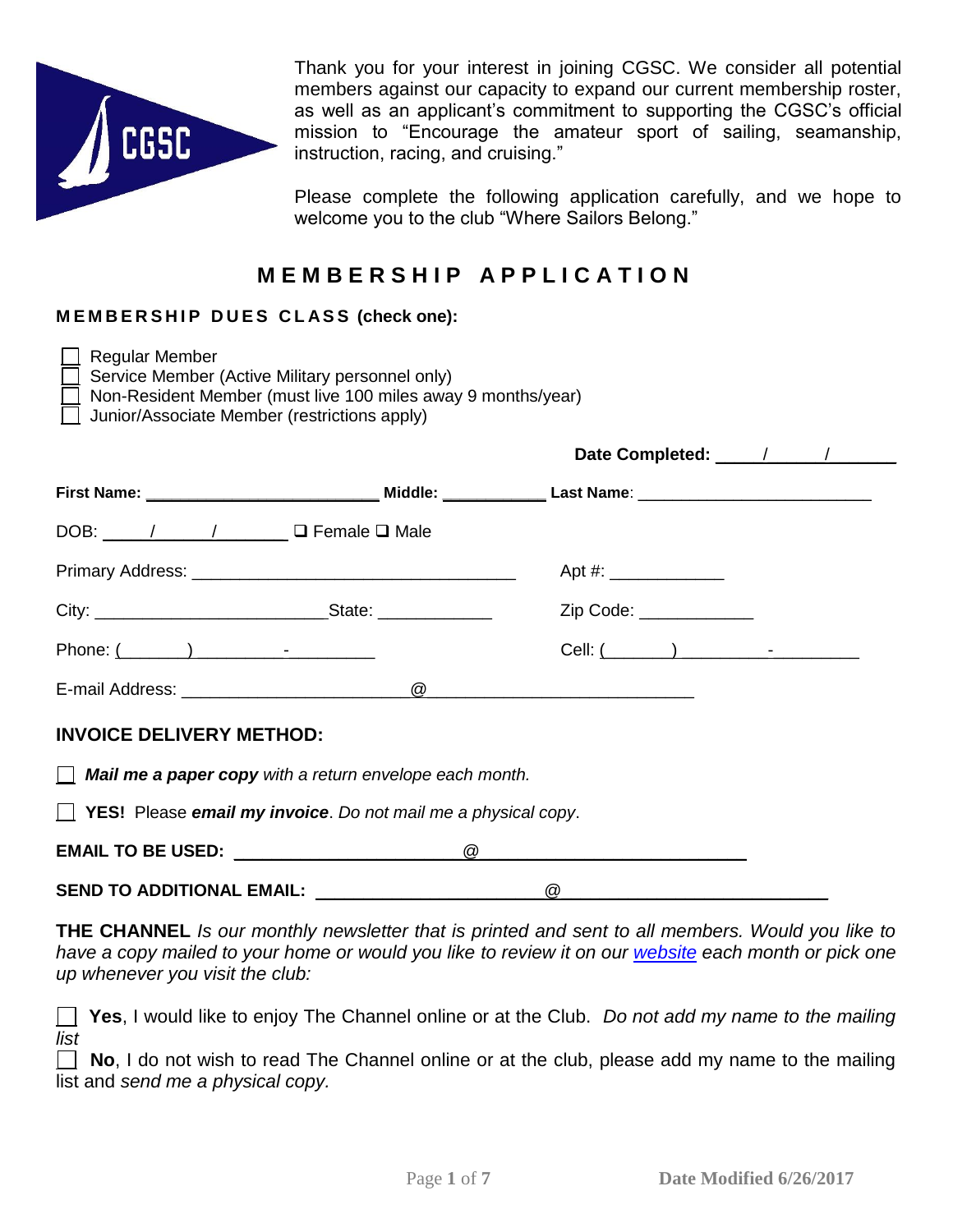

\_\_\_\_\_\_\_\_\_\_\_\_\_\_\_\_\_\_\_\_\_\_\_\_\_\_\_\_\_\_\_\_\_\_\_\_\_\_\_\_\_\_\_\_\_\_\_\_\_\_\_\_\_\_\_\_\_\_\_\_\_\_\_\_\_\_\_\_\_\_\_\_\_\_\_\_\_\_\_\_\_\_\_\_\_\_\_\_\_\_\_  $\mathcal{L}_\mathcal{L} = \mathcal{L}_\mathcal{L} = \mathcal{L}_\mathcal{L} = \mathcal{L}_\mathcal{L} = \mathcal{L}_\mathcal{L} = \mathcal{L}_\mathcal{L} = \mathcal{L}_\mathcal{L} = \mathcal{L}_\mathcal{L} = \mathcal{L}_\mathcal{L} = \mathcal{L}_\mathcal{L} = \mathcal{L}_\mathcal{L} = \mathcal{L}_\mathcal{L} = \mathcal{L}_\mathcal{L} = \mathcal{L}_\mathcal{L} = \mathcal{L}_\mathcal{L} = \mathcal{L}_\mathcal{L} = \mathcal{L}_\mathcal{L}$ \_\_\_\_\_\_\_\_\_\_\_\_\_\_\_\_\_\_\_\_\_\_\_\_\_\_\_\_\_\_\_\_\_\_\_\_\_\_\_\_\_\_\_\_\_\_\_\_\_\_\_\_\_\_\_\_\_\_\_\_\_\_\_\_\_\_\_\_\_\_\_\_\_\_\_\_\_\_\_\_\_\_\_\_\_\_\_\_\_\_\_ \_\_\_\_\_\_\_\_\_\_\_\_\_\_\_\_\_\_\_\_\_\_\_\_\_\_\_\_\_\_\_\_\_\_\_\_\_\_\_\_\_\_\_\_\_\_\_\_\_\_\_\_\_\_\_\_\_\_\_\_\_\_\_\_\_\_\_\_\_\_\_\_\_\_\_\_\_\_\_\_\_\_\_\_\_\_\_\_\_\_\_

#### **In fifty words or less, tell us why you would like to join the CGSC:**

## **Y O U R S A I L I N G E X P E R I E N C E & A M B I T I O N S :**

| Do you know how to sail?     Yes       No<br>If you answered "NO" are you interested in learning? □Yes □No                                                                    |
|-------------------------------------------------------------------------------------------------------------------------------------------------------------------------------|
| Do you own a sailboat? Ves INo;                                                                                                                                               |
| In the past 12 months, approximately how many sailing lessons, seminars or classes have you attended?                                                                         |
| In the past 12 months, approximately how many times have you gone sailing?                                                                                                    |
| In the past 12 months, approximately how many sailboat races have you participated in $-$ either as skipper,<br>crew, or a member of the Race Committee/Regatta support crew? |
| Are there any children in your immediate family participating in sailing activities?<br>Tell us about them:                                                                   |
| What are your sailing plans and ambitions during the next 12 months?<br>Answer:                                                                                               |

**I understand the purpose of Coconut Grove Sailing Club, Inc. is to promote the art and sport of sailing. I also understand that Club regulations prohibit the use of the Club as a facility or home base for persons living aboard their boats. All members are to abide by the club's by-laws and observe the code of conduct set forth by the club. Failure to do so will result in disciplinary action.** 

\_\_\_\_\_\_\_\_\_\_\_\_\_\_\_\_\_\_\_\_\_\_\_\_\_\_\_\_\_\_\_\_\_\_\_\_\_\_\_\_\_\_\_\_\_\_\_\_\_\_\_\_\_\_\_\_\_\_\_\_\_\_\_\_\_\_\_\_\_\_\_\_\_\_\_\_\_\_\_\_\_\_\_\_\_\_\_\_\_\_\_

 $\Box$  I have read and agree with the above statement.

| Signature | . | ۔ ، |
|-----------|---|-----|
|           |   |     |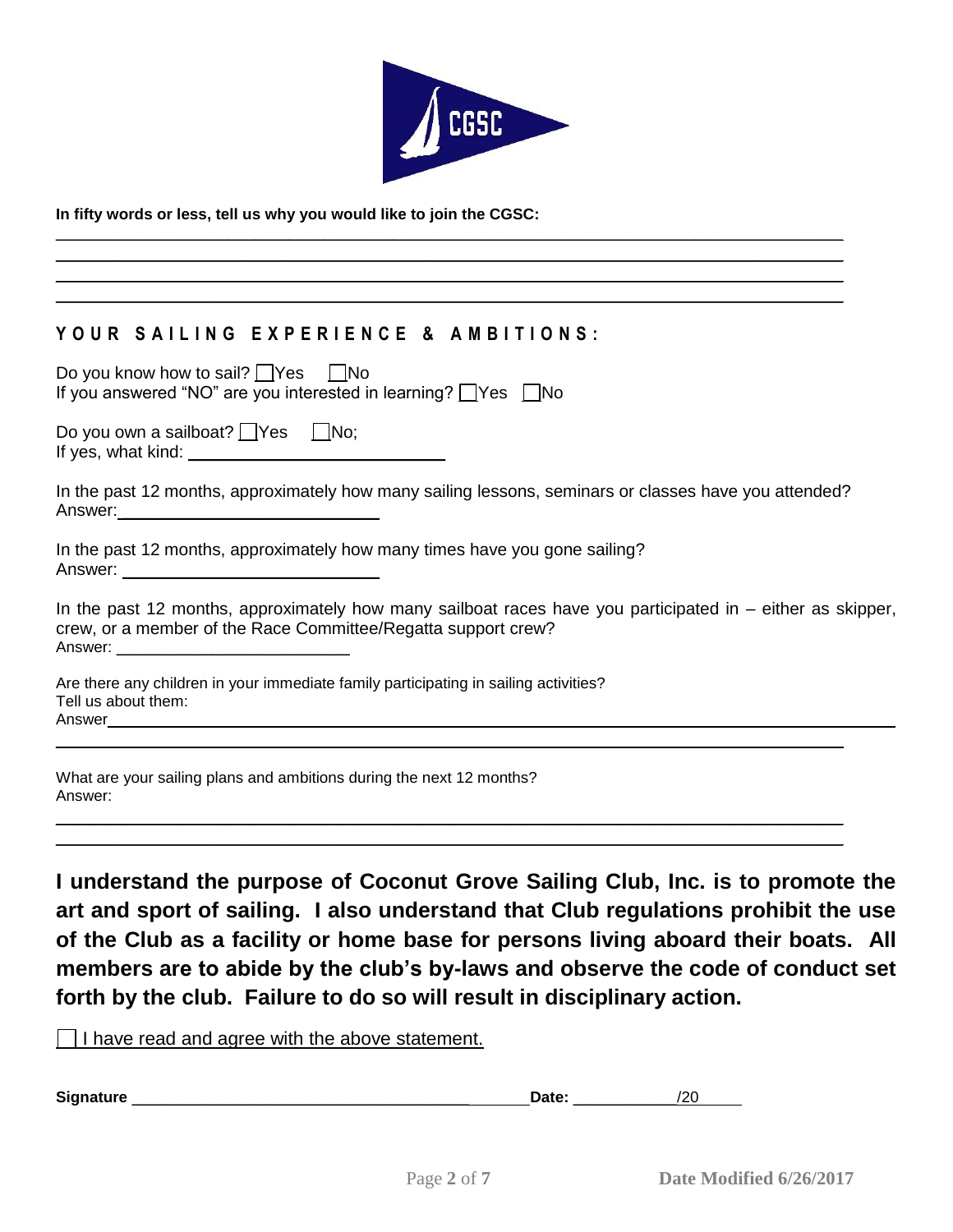

**PAYMENT METHOD -** For your convenience, CGSC offers the Auto-Pay program. Choose from ACH debits from your checking or savings account by providing your bank's routing number and your account number below, or pay with a credit card. There is a monthly \$5.00 processing fee if paying with a credit card. We accept Visa, MasterCard, American Express, & Discover cards.

Should you participate in Auto-Pay, you will receive your invoice on the 1<sup>st</sup> each month, and your bank account or credit card will be charged between the  $10^{th}$  and  $15^{th}$  of each month. You may also pay with a credit card online, or in person with a check, money order, or cash before the 15<sup>th</sup> of each month to avoid finance charges.

 **NO, I do not wish to participate in the Auto-Pay program.** Please send me a monthly invoice so that I may pay by check, money order, or cash.

**Yes!** Please sign me up for automatic billing using the information below. By signing up for autopay you are giving CGSC consent to charge your bank account or card monthly for the complete balance due

## **Note: There must be a card kept on file for our records even if you choose not to participate in Auto-Pay.**

**ACH DEBIT AUTHORIZATION**

| <b>Select Account Type:</b>                                       |      | Checking          | Savings                          |                  |
|-------------------------------------------------------------------|------|-------------------|----------------------------------|------------------|
|                                                                   |      |                   |                                  |                  |
| Account Number: National Account Number: National Account Number: |      |                   |                                  |                  |
|                                                                   |      |                   | <b>CREDIT CARD AUTHORIZATION</b> |                  |
| <b>Select Card Type:</b>                                          | Visa | <b>MasterCard</b> | Discover                         | American Express |
|                                                                   |      |                   |                                  |                  |
|                                                                   |      |                   |                                  |                  |
| Expiration Date __________                                        |      | CVV               |                                  |                  |

**I** \_\_\_\_\_\_\_\_\_\_\_\_\_\_\_\_\_\_\_\_\_\_\_\_\_\_\_\_\_\_\_\_\_\_\_\_\_\_\_\_\_\_\_\_authorize Coconut Grove Sailing Club to charge my credit card indicated below between the 10<sup>th</sup> and the 15<sup>th</sup> each month for payment of the complete balance on my membership account. I understand that I can opt-out of the Auto-Pay program at any time by notifying the club office.

I authorize Coconut Grove Sailing Club to charge the credit card indicated in this authorization form according to the terms outlined above. If the above noted payment dates fall on a holiday, I understand that the payments may be executed on the next business day. I understand that this authorization will remain in effect until I cancel it in writing, and I agree to notify the business in writing of any changes in my account information or termination of this authorization at least 15 days prior to the next billing date. This payment authorization is for the type of bill indicated above. I certify that I am an authorized user of this credit card and that I will not dispute the scheduled payments with my credit card company provided the transactions correspond to the terms indicated in this authorization form.

| Sigr |  |  |
|------|--|--|
|      |  |  |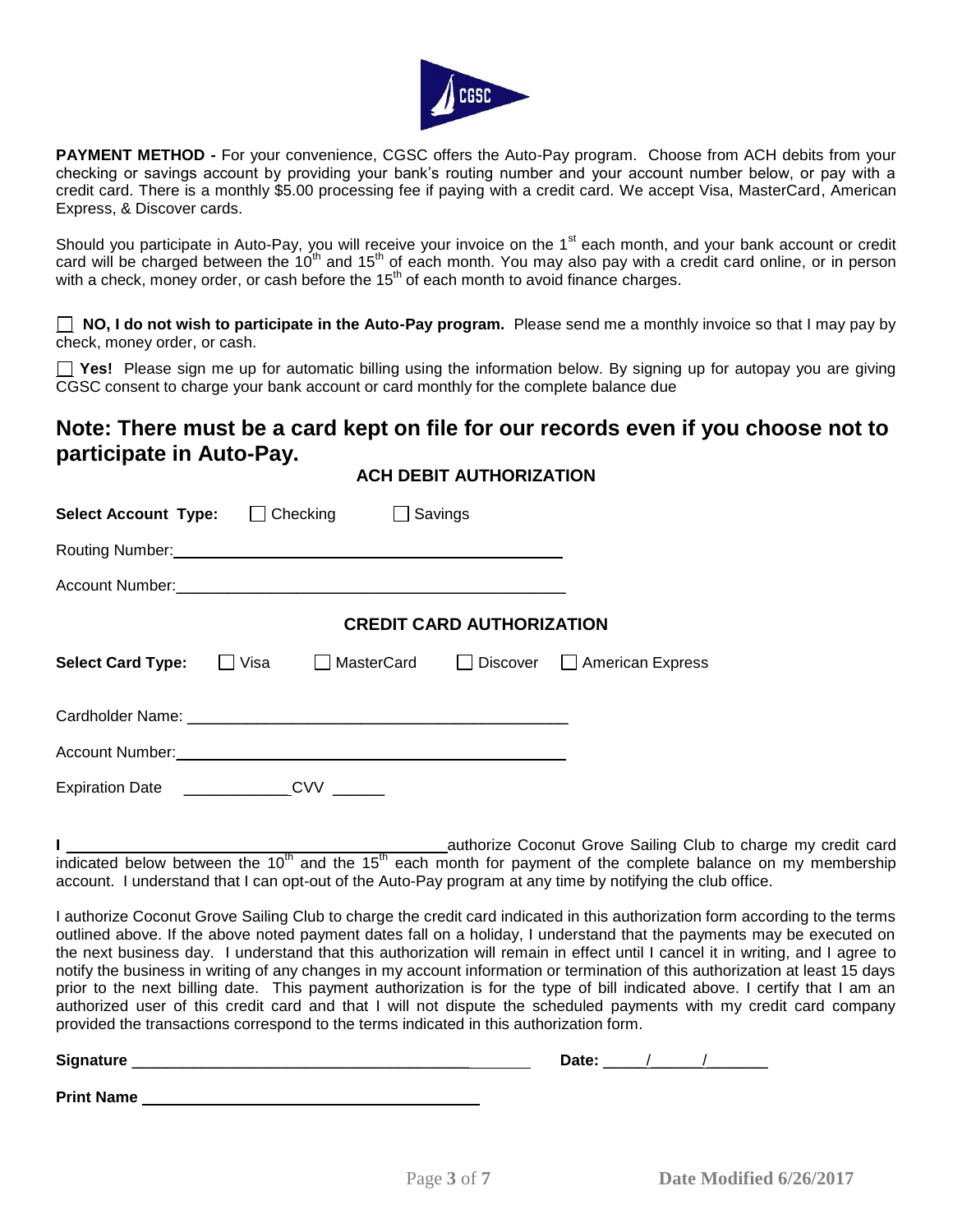

**AUTHORIZED USERS:** Please indicate any additional users that are authorized to visit the club using your membership. Please note that that the Primary Member will be held responsible for any charges incurred by the parties listed below. **Please do not list children that you do not what to have access to charge food and beverages to your account.**

| Significant Other/Spouse Name: |                      |
|--------------------------------|----------------------|
| <b>Child/Authorized User:</b>  | Age:                 |
| <b>Child/Authorized User:</b>  | Age_____________     |
| <b>Child/Authorized User:</b>  | Age: _______________ |
| <b>Child/Authorized User:</b>  | Age:                 |

# **Get Involved!**

The mission of the Coconut Grove Sailing Club is to encourage the sport of sailing; to promote the science of seamanship and navigation; to sponsor cruises, races and instructional classes; and to foster a spirit of cooperation and good fellowship.

The Coconut Grove Sailing Club depends and relies upon the strengths and talents of its membership to accomplish its mission and to maintain its role as the premiere sailing club in South Florida. It is an expectation that all members will volunteer, participate in events and further the mission statement. Volunteering is a great way to meet other members and get the most out your experiences with the Coconut Grove Sailing Club. One of the best ways to volunteer is to participate in the annual work weekend and to join a committee. While joining a committee is optional, please select the committees that you would like to learn more about:

| Η |
|---|
| ┡ |
|   |

| <b>Adult Sailing</b>             | Finance              | Commur          |
|----------------------------------|----------------------|-----------------|
| <b>Cruising &amp; Rendezvous</b> | $\Box$ Entertainment | $\Box$ Future D |
| House                            | $\Box$ Youth Sailing | Property        |
| <b>Public Relations</b>          | □ Race Committee     | $\Box$ Regatta  |
| Website                          |                      |                 |

**\_\_\_\_\_\_\_\_\_\_\_\_\_\_\_\_\_\_\_\_\_\_\_\_\_\_\_\_\_\_\_\_**

| Finance       |
|---------------|
| Entertainment |
| Youth Sailing |
| Race Commit   |

| <b>Adult Sailing</b>             | <b>Finance</b> | <b>Community Service</b> |
|----------------------------------|----------------|--------------------------|
| <b>Cruising &amp; Rendezvous</b> | Entertainment  | Future Development       |
| House                            | Youth Sailing  | Property                 |
| <b>Public Relations</b>          | Race Committee | Regatta                  |
|                                  |                |                          |

**\_\_\_\_\_\_\_\_\_\_\_\_\_\_\_\_\_\_\_\_\_\_\_\_\_\_\_\_\_\_\_ Name**

**\_\_\_\_\_\_\_\_\_\_\_\_\_\_\_\_\_\_\_\_\_\_\_\_\_\_\_\_\_\_\_\_ Phone Number**

**Email Address**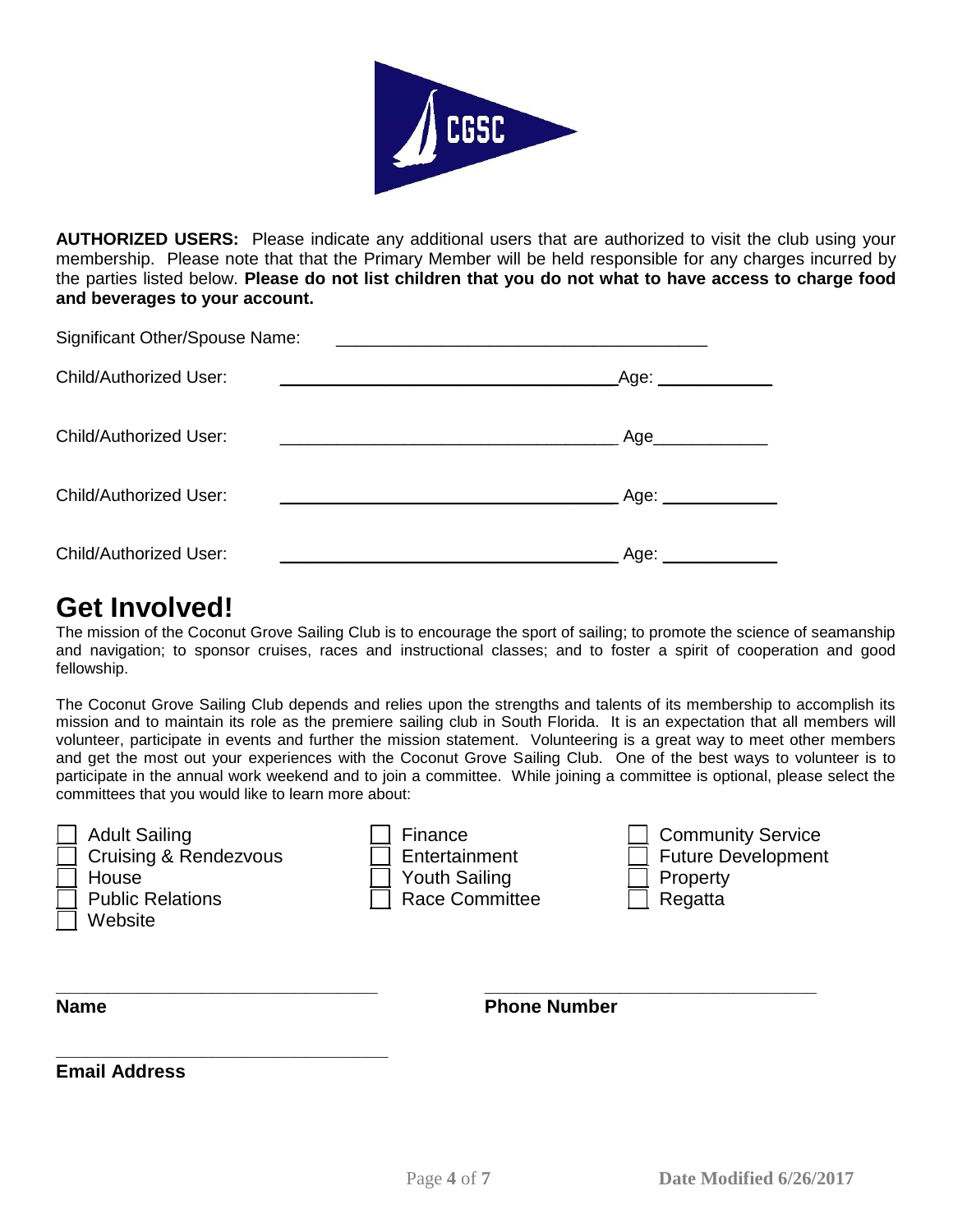

## **Dear Prospective Member,**

**Please turn in pages 1- 4** of this application to the main office or send to [manager@cgsc.org](mailto:manager@cgsc.org) for consideration, and **keep pages 5 and 7** for your reference.

Please allow up to 30 days for your application to be considered and processed. If approved, you will receive an email granting you access to the club and details on the next steps in becoming a full-fledged member of CGSC.

All **Regular Members** are entitled to receive one parking sticker per account for \$15.00 which can be picked up at the main office. Please call if you need one to be mailed to you due to schedule conflicts.

Once again, many thanks for your interest in becoming a member, we look forward to sailing with you soon!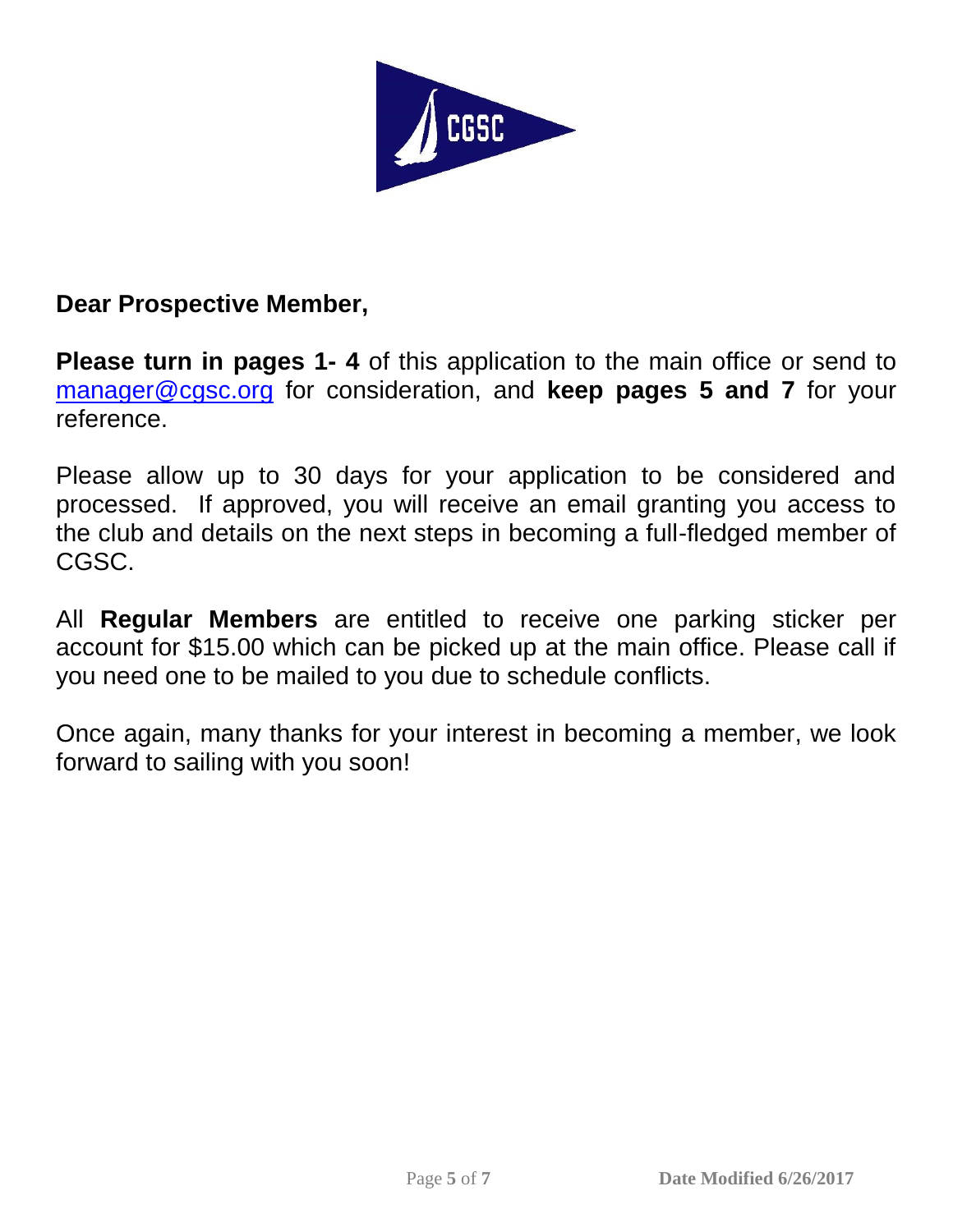

## **M E M B E R S H I P C L AS S E S & B E N E F I T S**

All members enjoy access to the second floor of the club house which houses the restaurant and the bar, invitations to our members-only events, discounts on all Adult and Youth Sailing programs, and access to our Member Boat Usage Program with certification. Coconut Grove Sailing Club, Inc. is non-discriminatory in accepting members.

#### **The membership is an automatic renewal. If you wish to resign your membership, please do so in writing by or before June 30th so that you are not charged the new fiscal year dues.**

#### **MEMBERSHIP PRIVILEGES**

#### **Non-Resident**

For sailors who live over 100 miles away for the majority of the year. Non-Resident Members enjoy access to the top floor of the clubhouse, The Grove's Nest Lounge, invitations to all CGSC events, The Channel Newsletter, Reciprocity Benefits at participating clubs, and discounts on Adult and Youth Sailing programs year-round.

#### **Regular Member**

South Florida residents receive all the benefits of a Non-Resident Member plus one parking decal, and a vote in Club matters.

#### **Military/Service Member**

For men and women currently serving in the U.S. armed forces. Service members enjoy the same benefits as Regular Membership at a discounted rate as thanks for your service.

#### **Junior Member**

For those under 18 and active in CGSC Youth Racing

#### **Associate Member**

For those members over 18 years of age but younger than 25\* \*Upon turning 25, Associate Members become Regular Members and pay the deferred initiation fee.

## **F E E S**

| <b>Regular Member</b>                                                                           |                                                                                     | <b>Non-Resident Member</b> |                                                                                                    |                                                                                                              |  |
|-------------------------------------------------------------------------------------------------|-------------------------------------------------------------------------------------|----------------------------|----------------------------------------------------------------------------------------------------|--------------------------------------------------------------------------------------------------------------|--|
| One-Time Initiation Fee: \$600.00                                                               |                                                                                     |                            | Dues \$350.00 + tax once a year in July                                                            |                                                                                                              |  |
| Dues \$350.00 +tax once a year in July                                                          |                                                                                     |                            | Capital Assessment \$100.00 once a year in July                                                    |                                                                                                              |  |
| Capital Assessment \$100.00 once a year in July                                                 |                                                                                     |                            | Facility, Operations, and Maintenance Fee \$16.00 (+tax) monthly                                   |                                                                                                              |  |
| Facility, Operations, and Maintenance Fee \$32.00 (+tax) monthly                                |                                                                                     |                            |                                                                                                    |                                                                                                              |  |
| <b>Service Member</b>                                                                           |                                                                                     |                            | Associate Member - For those members over 18 years of                                              |                                                                                                              |  |
| Capital Assessment \$100.00 once a year in July                                                 |                                                                                     |                            | age but younger than 25                                                                            |                                                                                                              |  |
| Facility, Operations, and Maintenance Fee \$32.00 (+tax) monthly                                |                                                                                     |                            | Annual Dues: \$350.00 once a year in July                                                          |                                                                                                              |  |
|                                                                                                 |                                                                                     |                            | Annual Capital Assessment \$100.00 once a year in July                                             |                                                                                                              |  |
| <b>Junior Member-</b> For those under 18 and active in Youth Racing                             |                                                                                     |                            | F O & M <sup>*</sup> fee \$32.00 (+tax)                                                            |                                                                                                              |  |
| Dues \$100.00 + tax once a year in July                                                         |                                                                                     |                            | *Upon turning 25, Associate Members become Regular<br>Members and pay the deferred initiation fee. |                                                                                                              |  |
| SERVICES ON SITE:<br><b>Showers</b><br><b>Block Ice and Cubed Ice</b><br>Shaded Work Bench Area | <b>Banquet Room Rental</b><br><b>Pump-Out Facility</b><br>24 Hour Launch<br>Service |                            | <b>Barbecue Grills</b><br><b>Picnic Tables</b><br><b>Professional Security</b><br>Guards 24/7      | 2,000-Pound Hoist<br>Secure Lighted Parking on Site<br>Main Dock Access for<br>Loading/Unloading and Service |  |